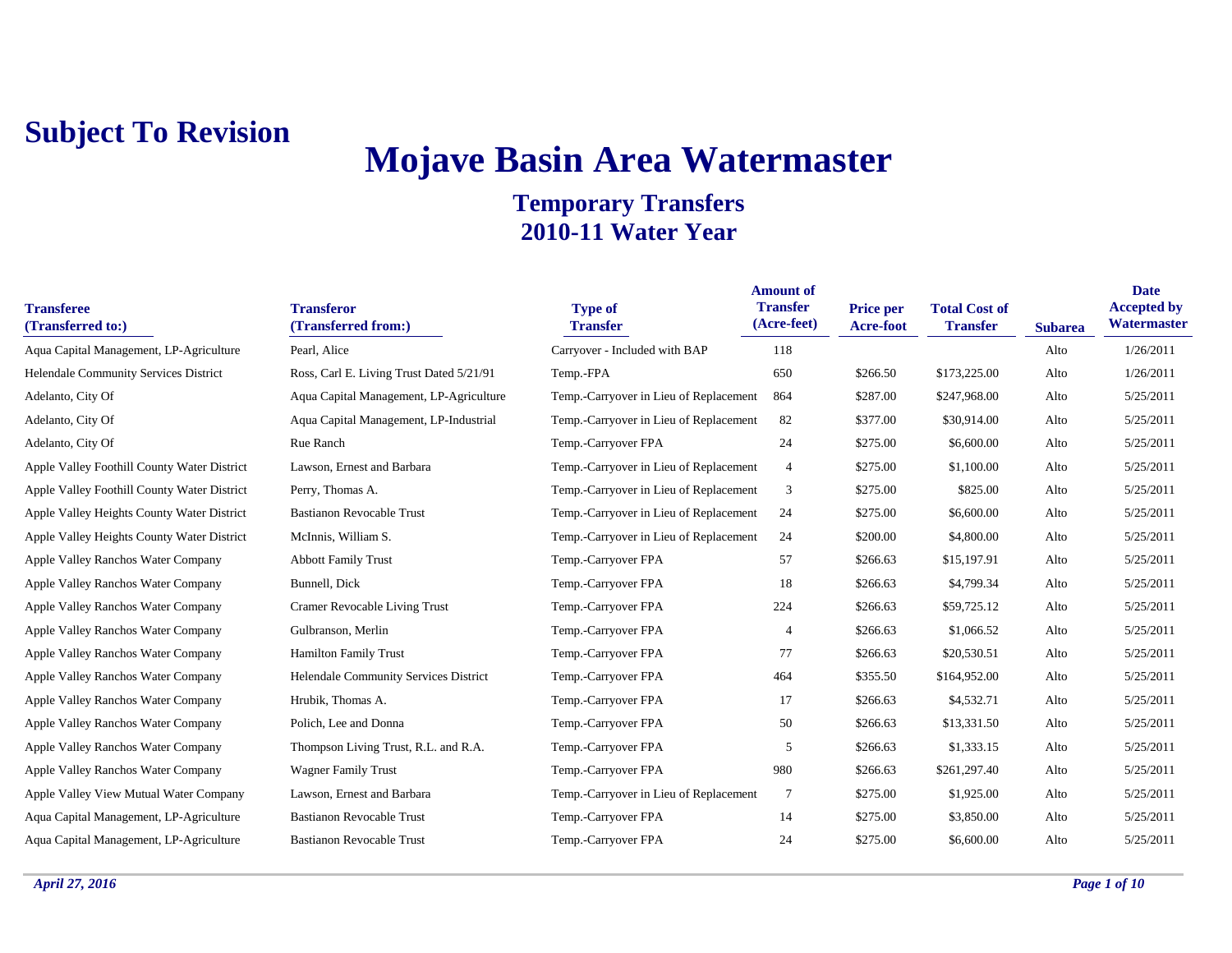## **Mojave Basin Area Watermaster**

| <b>Transferee</b><br>(Transferred to:)  | <b>Transferor</b><br>(Transferred from:)    | <b>Type of</b><br><b>Transfer</b>      | <b>Amount of</b><br><b>Transfer</b><br>(Acre-feet) | <b>Price per</b><br><b>Acre-foot</b> | <b>Total Cost of</b><br><b>Transfer</b> | <b>Subarea</b> | <b>Date</b><br><b>Accepted by</b><br>Watermaster |
|-----------------------------------------|---------------------------------------------|----------------------------------------|----------------------------------------------------|--------------------------------------|-----------------------------------------|----------------|--------------------------------------------------|
| Aqua Capital Management, LP-Agriculture | <b>Basura Family Trust</b>                  | Temp.-Carryover FPA                    | 13                                                 | \$270.00                             | \$3,510.00                              | Alto           | 5/25/2011                                        |
| Aqua Capital Management, LP-Agriculture | Beebe, Robert W. and Dorothy K.             | Temp.-Carryover FPA                    | 29                                                 | \$265.00                             | \$7,685.00                              | Alto           | 5/25/2011                                        |
| Aqua Capital Management, LP-Agriculture | Brown, Bobby G. and Valeria R.              | Temp.-Carryover FPA                    | 30                                                 | \$275.00                             | \$8,250.00                              | Alto           | 5/25/2011                                        |
| Aqua Capital Management, LP-Agriculture | Brown, Jennifer                             | Temp.-Carryover FPA                    | 28                                                 | \$270.00                             | \$7,560.00                              | Alto           | 5/25/2011                                        |
| Aqua Capital Management, LP-Agriculture | Dolch, Robert and Judy                      | Temp.-Carryover FPA                    | 76                                                 | \$275.00                             | \$20,900.00                             | Alto           | 5/25/2011                                        |
| Aqua Capital Management, LP-Agriculture | Dora Land, Inc.                             | Temp.-Carryover FPA                    | 12                                                 | \$250.00                             | \$3,000.00                              | Alto           | 5/25/2011                                        |
| Aqua Capital Management, LP-Agriculture | Elisabella, LLC                             | Temp.-Carryover FPA                    | 50                                                 | \$253.00                             | \$12,650.00                             | Alto           | 5/25/2011                                        |
| Aqua Capital Management, LP-Agriculture | Fisher, Jerome                              | Temp.-Carryover FPA                    | 506                                                | \$275.00                             | \$139,150.00                            | Alto           | 5/25/2011                                        |
| Aqua Capital Management, LP-Agriculture | Johnson, Carlean                            | Temp.-Carryover FPA                    | 11                                                 | \$275.00                             | \$3,025.00                              | Alto           | 5/25/2011                                        |
| Aqua Capital Management, LP-Agriculture | LHC Alligator, LLC                          | Temp.-FPA                              | 399                                                | \$255.00                             | \$101,745.00                            | Alto           | 5/25/2011                                        |
| Aqua Capital Management, LP-Agriculture | Luckey, Manley J.                           | Temp.-Carryover FPA                    | 60                                                 | \$275.00                             | \$16,500.00                             | Alto           | 5/25/2011                                        |
| Aqua Capital Management, LP-Agriculture | Reed, Delbert E. and Linda                  | Temp.-Carryover FPA                    | 73                                                 | \$275.00                             | \$20,075.00                             | Alto           | 5/25/2011                                        |
| Aqua Capital Management, LP-Agriculture | Sapp, Robert D. and Lee, Teresa J.          | Temp.-Carryover FPA                    | 23                                                 | \$270.00                             | \$6,210.00                              | Alto           | 5/25/2011                                        |
| Aqua Capital Management, LP-Agriculture | Thompson Living Trust, James A. and Sula B. | Temp.-Carryover FPA                    | 320                                                | \$275.00                             | \$88,000.00                             | Alto           | 5/25/2011                                        |
| Aqua Capital Management, LP-Agriculture | Thrasher, Gary                              | Temp.-Carryover FPA                    | 220                                                | \$277.50                             | \$61,050.00                             | Alto           | 5/25/2011                                        |
| Aqua Capital Management, LP-Agriculture | Vanhoops Holdings, LP                       | Temp.-Carryover FPA                    | 262                                                | \$275.00                             | \$72,050.00                             | Alto           | 5/25/2011                                        |
| Aqua Capital Management, LP-Agriculture | Vogler, et al.                              | Temp.-Carryover FPA                    | 48                                                 | \$275.00                             | \$13,200.00                             | Alto           | 5/25/2011                                        |
| Aqua Capital Management, LP-Agriculture | West, Howard and Suzy                       | Temp.-Carryover FPA                    | 58                                                 | \$277.50                             | \$16,095.00                             | Alto           | 5/25/2011                                        |
| Aqua Capital Management, LP-Agriculture | West, Jimmie E. and Nancy D.                | Temp.-Carryover FPA                    | $\overline{7}$                                     | \$275.00                             | \$1,925.00                              | Alto           | 5/25/2011                                        |
| Golden State Water Company              | American States Water Company               | Temp.-Carryover in Lieu of Replacement | 547                                                | \$275.00                             | \$150,425.00                            | Alto           | 5/25/2011                                        |
| Golden State Water Company              | American States Water Company               | Temp.-Carryover FPA                    | 53                                                 | \$275.00                             | \$14,575.00                             | Alto           | 5/25/2011                                        |
| Helendale Community Services District   | Harrison, Connie and Harold                 | Temp.-Carryover FPA                    | 42                                                 | \$225.00                             | \$9,450.00                              | Alto           | 5/25/2011                                        |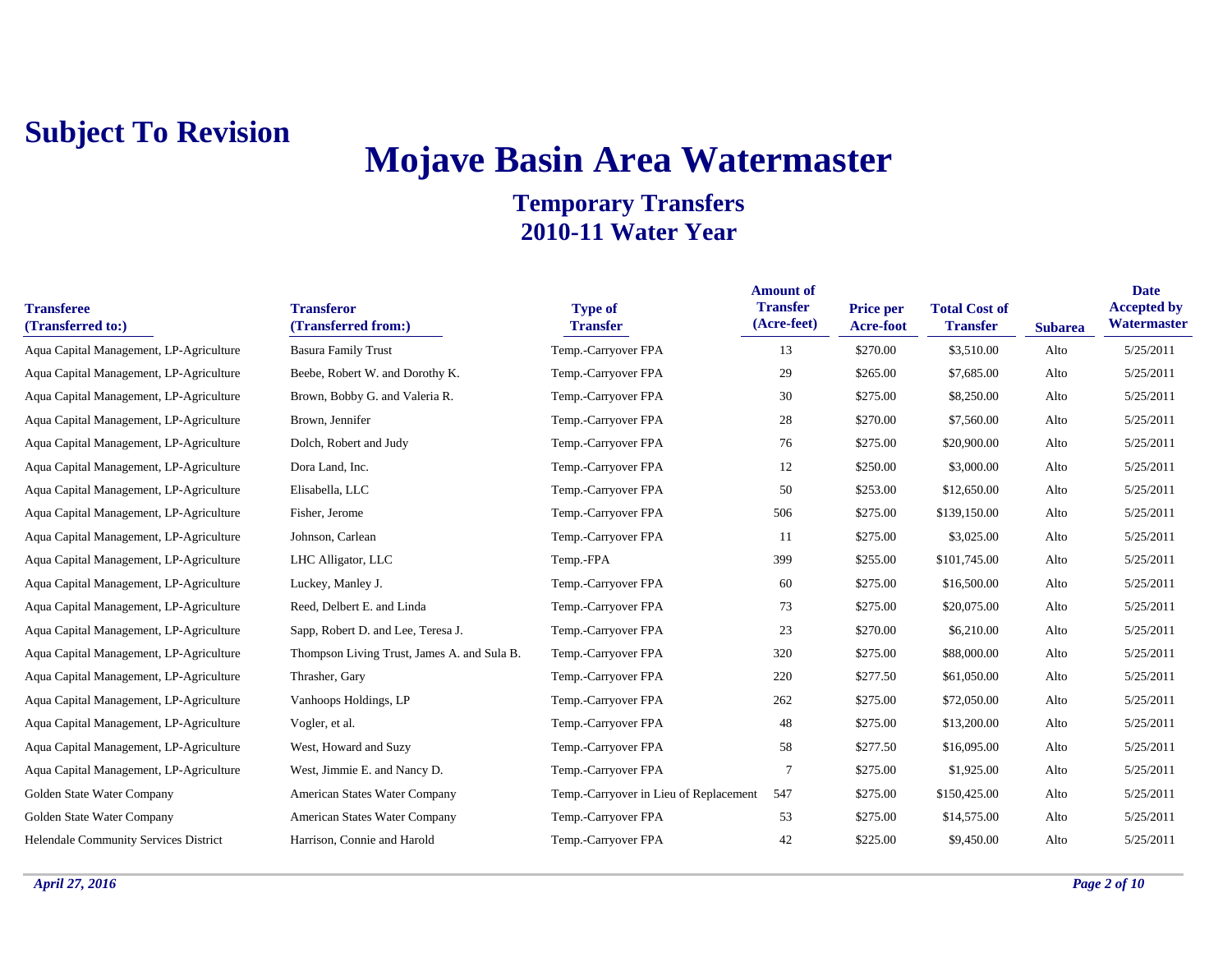### **Mojave Basin Area Watermaster Temporary Transfers**

#### **2010-11 Water Year**

| <b>Transferee</b><br>(Transferred to:) | <b>Transferor</b><br>(Transferred from:)    | <b>Type of</b><br><b>Transfer</b>            | <b>Amount of</b><br><b>Transfer</b><br>(Acre-feet) | <b>Price per</b><br>Acre-foot | <b>Total Cost of</b><br><b>Transfer</b> | <b>Subarea</b> | <b>Date</b><br><b>Accepted by</b><br>Watermaster |
|----------------------------------------|---------------------------------------------|----------------------------------------------|----------------------------------------------------|-------------------------------|-----------------------------------------|----------------|--------------------------------------------------|
| Helendale Community Services District  | Riverside Cement Company - Oro Grande Plant | Temp.-Carryover FPA                          | 1,123                                              | \$270.00                      | \$303,210.00                            | Alto           | 5/25/2011                                        |
| Hesperia Water District                | Lake Arrowhead Community Services District  | Temp.-Carryover in Lieu of Replacement       | 525                                                | \$240.00                      | \$126,000.00                            | Alto           | 5/25/2011                                        |
| Hesperia Water District                | Rancho Las Flores, LLC                      | Temp.-Carryover in Lieu of Replacement 3,910 |                                                    | \$275.00                      | \$1,075,250.00                          | Alto           | 5/25/2011                                        |
| Hesperia Water District                | Summit Valley Ranch                         | Temp.-Carryover in Lieu of Replacement       | 260                                                | \$260.00                      | \$67,600.00                             | Alto           | 5/25/2011                                        |
| Hesperia, City of                      | Rancho Las Flores, LLC                      | Temp.-Carryover in Lieu of Replacement       | 177                                                | \$275.00                      | \$48,675.00                             | Alto           | 5/25/2011                                        |
| Langley, James                         | Johnston, Harriet and Johnston, Lawrence W. | Temp.-Carryover FPA                          | 37                                                 | \$270.00                      | \$9,990.00                              | Alto           | 5/25/2011                                        |
| Langley, James                         | Johnston, Harriet and Johnston, Lawrence W. | Temp.-Carryover FPA                          | 60                                                 | \$240.00                      | \$14,400.00                             | Alto           | 5/25/2011                                        |
| Langley, James                         | Kemper Campbell Ranch                       | Temp.-Carryover FPA                          | 257                                                | \$250.00                      | \$64,250.00                             | Alto           | 5/25/2011                                        |
| Langley, James                         | Nunn, Donald and Pearl                      | Temp.-Carryover FPA                          | 28                                                 | \$270.00                      | \$7,560.00                              | Alto           | 5/25/2011                                        |
| Langley, James                         | Riverside Cement Company - Agriculture      | Temp.-Carryover FPA                          | 405                                                | \$270.00                      | \$109,350.00                            | Alto           | 5/25/2011                                        |
| Langley, James - Industrial            | Agcon, Inc.                                 | Temp.-Carryover FPA                          | 103                                                | \$270.00                      | \$27,810.00                             | Alto           | 5/25/2011                                        |
| Langley, James - Industrial            | Hi-Grade Materials Company                  | Temp.-Carryover FPA                          | 85                                                 | \$270.00                      | \$22,950.00                             | Alto           | 5/25/2011                                        |
| Langley, James - Industrial            | Riverside Cement Company - Oro Grande Plant | Temp.-Carryover FPA                          | 167                                                | \$270.00                      | \$45,090.00                             | Alto           | 5/25/2011                                        |
| Mariana Ranchos County Water District  | <b>Beinschroth Family Trust</b>             | Temp.-Carryover in Lieu of Replacement       | 47                                                 | \$280.00                      | \$13,160.00                             | Alto           | 5/25/2011                                        |
| Mariana Ranchos County Water District  | Udderly Gold Farms, LLC                     | Temp.-Carryover in Lieu of Replacement       | 17                                                 | \$260.00                      | \$4,420.00                              | Alto           | 5/25/2011                                        |
| San Bernardino County Service Area 64  | Ades, John and Devon                        | Temp.-Carryover in Lieu of Replacement       | 24                                                 | \$275.00                      | \$6,600.00                              | Alto           | 5/25/2011                                        |
| San Bernardino County Service Area 64  | Bass Trust, Newton T.                       | Temp.-Carryover in Lieu of Replacement       | 72                                                 | \$275.00                      | \$19,800.00                             | Alto           | 5/25/2011                                        |
| San Bernardino County Service Area 64  | Low, Dean                                   | Temp.-Carryover in Lieu of Replacement       | 160                                                | \$280.00                      | \$44,800.00                             | Alto           | 5/25/2011                                        |
| San Bernardino County Service Area 64  | Rancho Las Flores, LLC                      | Temp.-Carryover in Lieu of Replacement       | 689                                                | \$275.00                      | \$189,475.00                            | Alto           | 5/25/2011                                        |
| San Bernardino County Service Area 64  | San Bernardino County Service Area 42       | Temp.-Carryover in Lieu of Replacement       | 103                                                | \$365.00                      | \$37,595.00                             | Alto           | 5/25/2011                                        |
| San Bernardino County Service Area 64  | <b>Wyatt Family Trust</b>                   | Temp.-Carryover in Lieu of Replacement       | 56                                                 | \$275.00                      | \$15,400.00                             | Alto           | 5/25/2011                                        |
| San Bernardino County Service Area 70J | Bass Trust, Newton T.                       | Temp.-Carryover in Lieu of Replacement       | 338                                                | \$275.00                      | \$92,950.00                             | Alto           | 5/25/2011                                        |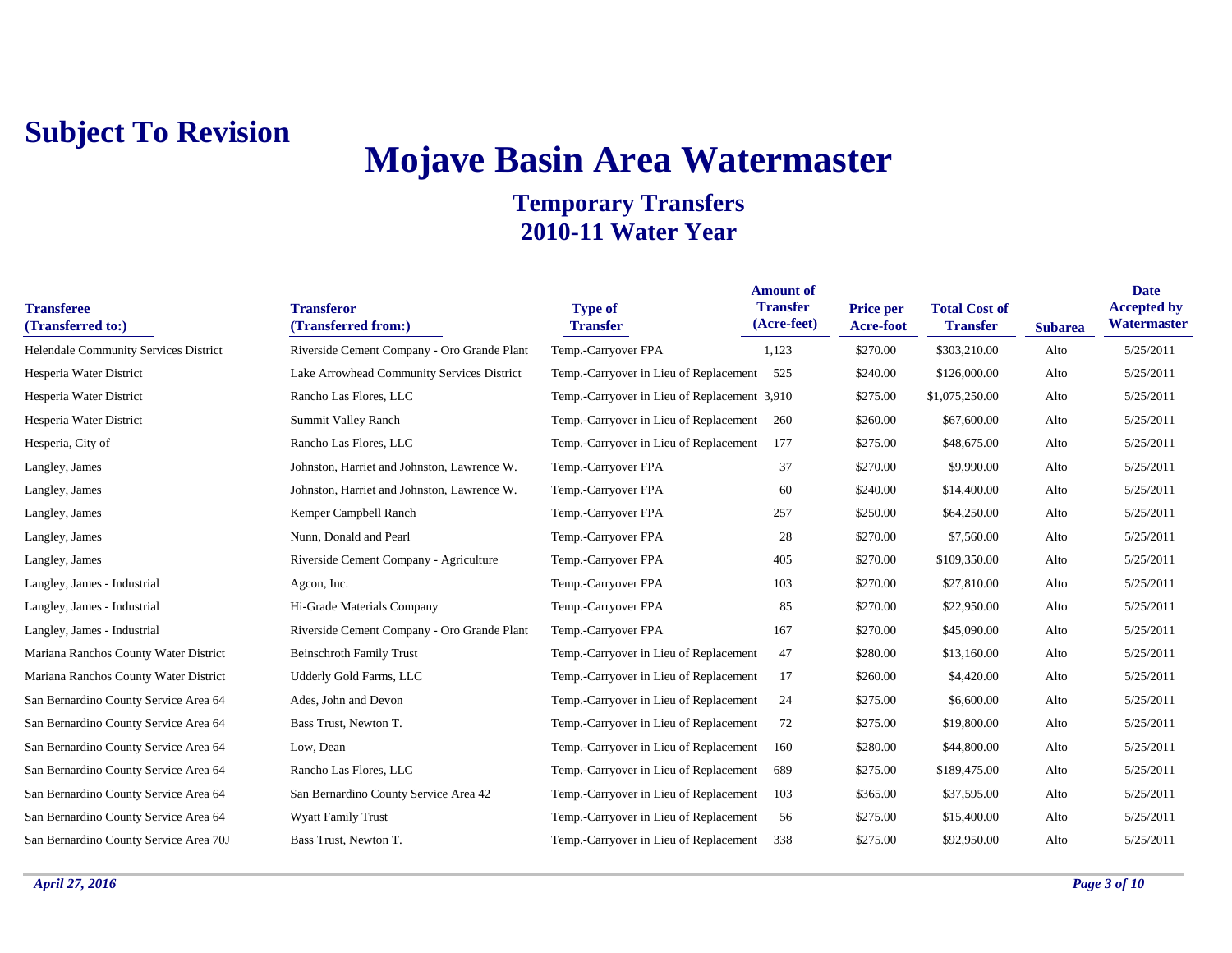## **Mojave Basin Area Watermaster**

| <b>Transferee</b><br>(Transferred to:)   | <b>Transferor</b><br>(Transferred from:) | <b>Type of</b><br><b>Transfer</b>            | <b>Amount of</b><br><b>Transfer</b><br>(Acre-feet) | Price per<br><b>Acre-foot</b> | <b>Total Cost of</b><br><b>Transfer</b> | <b>Subarea</b> | <b>Date</b><br><b>Accepted by</b><br>Watermaster |
|------------------------------------------|------------------------------------------|----------------------------------------------|----------------------------------------------------|-------------------------------|-----------------------------------------|----------------|--------------------------------------------------|
| San Bernardino County Service Area 70J   | Langley, James                           | Temp.-Carryover in Lieu of Replacement       | 791                                                | \$280.00                      | \$221,480.00                            | Alto           | 5/25/2011                                        |
| San Bernardino County Service Area 70J   | Langley, James - Industrial              | Temp.-Carryover in Lieu of Replacement       | 188                                                | \$375.00                      | \$70,500.00                             | Alto           | 5/25/2011                                        |
| San Bernardino County Service Area 70J   | Langley, James - Industrial              | Temp.-Carryover in Lieu of Replacement       | 167                                                | \$375.00                      | \$62,625.00                             | Alto           | 5/25/2011                                        |
| San Bernardino County Service Area 70J   | San Bernardino County Service Area 42    | Temp.-Carryover in Lieu of Replacement       | 99                                                 | \$365.00                      | \$36,135.00                             | Alto           | 5/25/2011                                        |
| <b>Silver Lakes Association</b>          | Helendale Community Services District    | Temp.-Carryover FPA                          | 22                                                 | \$320.00                      | \$7,040.00                              | Alto           | 5/25/2011                                        |
| <b>Silver Lakes Association</b>          | Helendale Community Services District    | Temp.-Carryover in Lieu of Replacement       | 237                                                | \$320.00                      | \$75,840.00                             | Alto           | 5/25/2011                                        |
| Spring Valley Lake Association           | Aqua Capital Management, LP-Agriculture  | Temp.-Carryover in Lieu of Replacement       | 500                                                | \$286.00                      | \$143,000.00                            | Alto           | 5/25/2011                                        |
| Spring Valley Lake Association           | Aqua Capital Management, LP-Industrial   | Temp.-Carryover in Lieu of Replacement       | 250                                                | \$375.00                      | \$93,750.00                             | Alto           | 5/25/2011                                        |
| Spring Valley Lake Association           | <b>Beinschroth Family Trust</b>          | Temp.-Carryover in Lieu of Replacement       | 120                                                | \$280.00                      | \$33,600.00                             | Alto           | 5/25/2011                                        |
| <b>Summers Family Trust</b>              | Frazier, et al.                          | Temp.-Carryover in Lieu of Replacement       | 31                                                 | \$0.00                        | \$0.00                                  | Alto           | 5/25/2011                                        |
| Thunderbird County Water District        | <b>Beinschroth Family Trust</b>          | Temp.-Carryover in Lieu of Replacement       | 47                                                 | \$280.00                      | \$13,160.00                             | Alto           | 5/25/2011                                        |
| Victor Valley Community College District | <b>Beinschroth Family Trust</b>          | Temp.-Carryover in Lieu of Replacement       | 281                                                | \$280.00                      | \$78,680.00                             | Alto           | 5/25/2011                                        |
| Victorville Water District, ID#1         | Aqua Capital Management, LP-Agriculture  | Temp.-Carryover in Lieu of Replacement 1,132 |                                                    | \$287.00                      | \$324,884.00                            | Alto           | 5/25/2011                                        |
| Victorville Water District, ID#1         | Aqua Capital Management, LP-Industrial   | Temp.-Carryover in Lieu of Replacement       | 100                                                | \$377.00                      | \$37,700.00                             | Alto           | 5/25/2011                                        |
| Victorville Water District, ID#1         | Federal Bureau of Prisons, Victorville   | Temp.-Carryover in Lieu of Replacement       | 412                                                | \$355.50                      | \$146,466.00                            | Alto           | 5/25/2011                                        |
| Wood, Michael and Denise                 | Aqua Capital Management, LP-Agriculture  | Temp.-Carryover in Lieu of Replacement       | 28                                                 | \$287.00                      | \$8,036.00                              | Alto           | 5/25/2011                                        |
| Apple Valley Ranchos Water Company       | Apple Valley, Town Of                    | Temp.-Carryover FPA                          | 81                                                 | \$355.50                      | \$28,795.50                             | Alto           | 7/27/2011                                        |
| Apple Valley Ranchos Water Company       | Apple Valley, Town Of                    | Temp.-Carryover FPA                          | 79                                                 | \$0.00                        | \$0.00                                  | Alto           | 7/27/2011                                        |
| Apple Valley Ranchos Water Company       | Brooklier, Nancy L.                      | Temp.-Carryover FPA                          | 7                                                  | \$266.63                      | \$1,866.41                              | Alto           | 7/27/2011                                        |
| Apple Valley Ranchos Water Company       | Hainje, Kenneth Edward                   | Temp.-FPA                                    | 3                                                  | \$266.63                      | \$799.89                                | Alto           | 7/27/2011                                        |
| Apple Valley Ranchos Water Company       | Hainje, Kenneth Edward                   | Temp.-Carryover FPA                          |                                                    | \$266.63                      | \$266.63                                | Alto           | 7/27/2011                                        |
| Apple Valley Ranchos Water Company       | Halanna Equities III                     | Temp.-Carryover FPA                          | 8                                                  | \$266.63                      | \$2,133.04                              | Alto           | 7/27/2011                                        |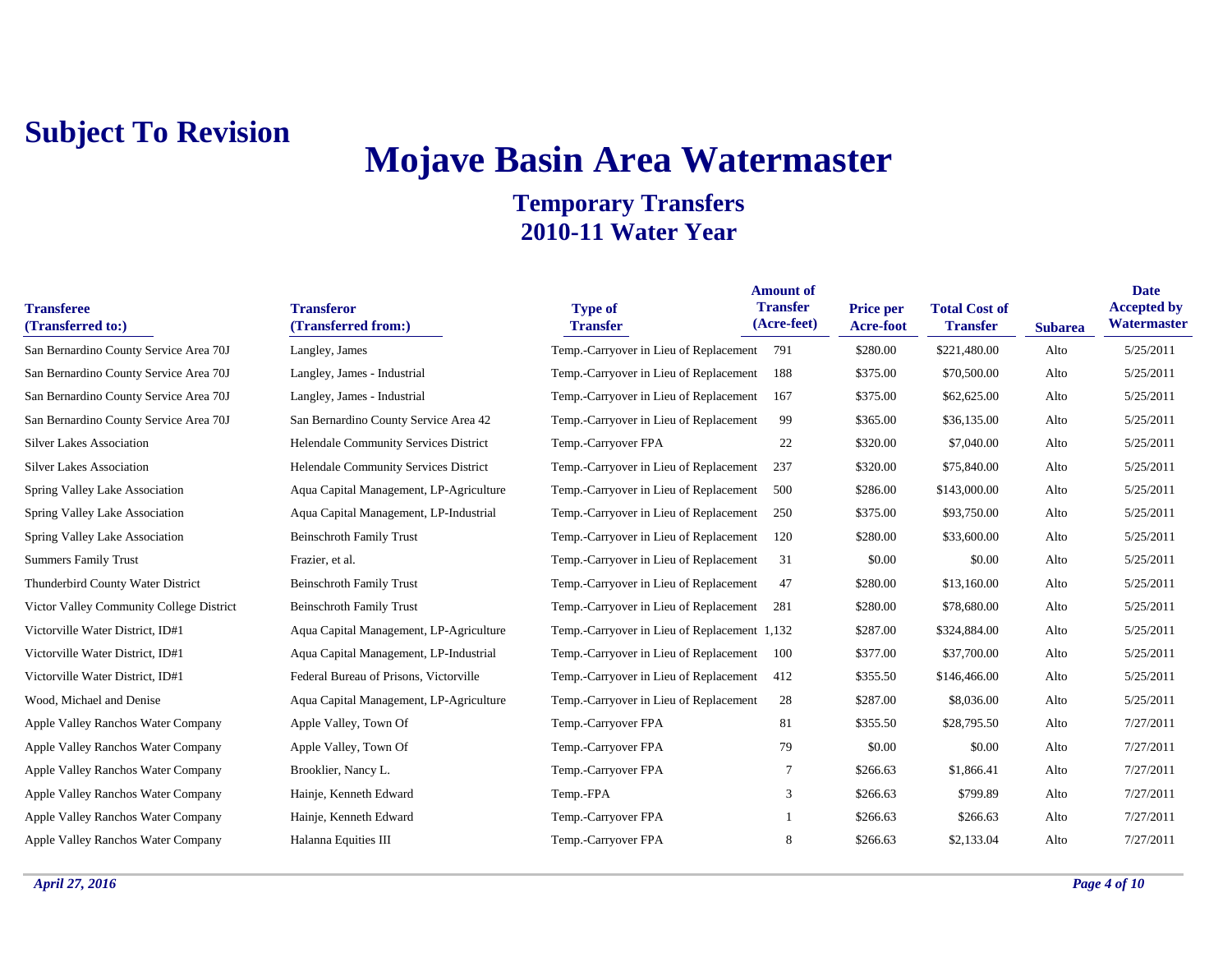## **Mojave Basin Area Watermaster**

| <b>Transferee</b><br>(Transferred to:) | <b>Transferor</b><br>(Transferred from:) | <b>Type of</b><br><b>Transfer</b> | <b>Amount of</b><br><b>Transfer</b><br>(Acre-feet) | <b>Price per</b><br><b>Acre-foot</b> | <b>Total Cost of</b><br><b>Transfer</b> | <b>Subarea</b> | <b>Date</b><br><b>Accepted by</b><br>Watermaster |
|----------------------------------------|------------------------------------------|-----------------------------------|----------------------------------------------------|--------------------------------------|-----------------------------------------|----------------|--------------------------------------------------|
| Apple Valley Ranchos Water Company     | <b>Jess Ranch Water Company</b>          | Temp.-Carryover FPA               | 3,000                                              | \$355.50                             | \$1,066,500.00                          | Alto           | 7/27/2011                                        |
| Apple Valley Ranchos Water Company     | Johnson, Ronald                          | Temp.-Carryover FPA               | 25                                                 | \$266.63                             | \$6,665.75                              | Alto           | 7/27/2011                                        |
| Apple Valley Ranchos Water Company     | Storm, Randall                           | Temp.-Carryover FPA               | 50                                                 | \$266.63                             | \$13,331.50                             | Alto           | 7/27/2011                                        |
| Apple Valley Ranchos Water Company     | Sudmeier, Glenn W.                       | Temp.-Carryover FPA               | 10                                                 | \$266.63                             | \$2,666.30                              | Alto           | 7/27/2011                                        |
| Apple Valley Ranchos Water Company     | Aldersley, Lynn M.                       | Temp.-Carryover FPA               | 8                                                  | \$266.63                             | \$2,133.04                              | Alto           | 9/28/2011                                        |
| Apple Valley Ranchos Water Company     | Holway Jeffrey R and Patricia Gage       | Temp.-Carryover FPA               |                                                    | \$266.63                             | \$1,866.41                              | Alto           | 9/28/2011                                        |
| Apple Valley Ranchos Water Company     | Holway, Jeffrey R                        | Temp.-Carryover FPA               | 9                                                  | \$266.63                             | \$2,399.67                              | Alto           | 9/28/2011                                        |
| Apple Valley, Town Of                  | Apple Valley Country Club                | Carryover - Included with BAP     | 396                                                |                                      |                                         | Alto           | 9/28/2011                                        |
| Hesperia Water District                | Rancho Las Flores, LLC                   | Temp.-FPA                         | 4,200                                              | \$275.00                             | \$1,155,000.00                          | Alto           | 9/28/2011                                        |
| Oro Grande School District             | Simmons, Jack H. and Ethun, Claudia      | Carryover - Included with BAP     | 11                                                 |                                      |                                         | Alto           | 9/28/2011                                        |
| San Bernardino County Service Area 64  | Rancho Las Flores, LLC                   | Temp.-FPA                         | 242                                                | \$275.00                             | \$66,550.00                             | Alto           | 9/28/2011                                        |
| San Bernardino County Service Area 70J | Rancho Las Flores, LLC                   | Temp.-FPA                         | 334                                                | \$275.00                             | \$91,850.00                             | Alto           | 9/28/2011                                        |
| Victorville Water District, ID#1       | Aqua Capital Management, LP-Agriculture  | Temp.-Carryover FPA               |                                                    | \$287.00                             | \$287.00                                | Alto           | 9/28/2011                                        |
| Victorville Water District, ID#1       | Aqua Capital Management, LP-Agriculture  | Temp.-FPA                         | 1,730                                              | \$287.00                             | \$496,510.00                            | Alto           | 9/28/2011                                        |
| Victorville Water District, ID#1       | Aqua Capital Management, LP-Industrial   | Temp.-FPA                         | 432                                                | \$377.00                             | \$162,864.00                            | Alto           | 9/28/2011                                        |
|                                        |                                          | Alto Subtotal (103)               | 30,283                                             |                                      | \$8,609,919.30                          |                |                                                  |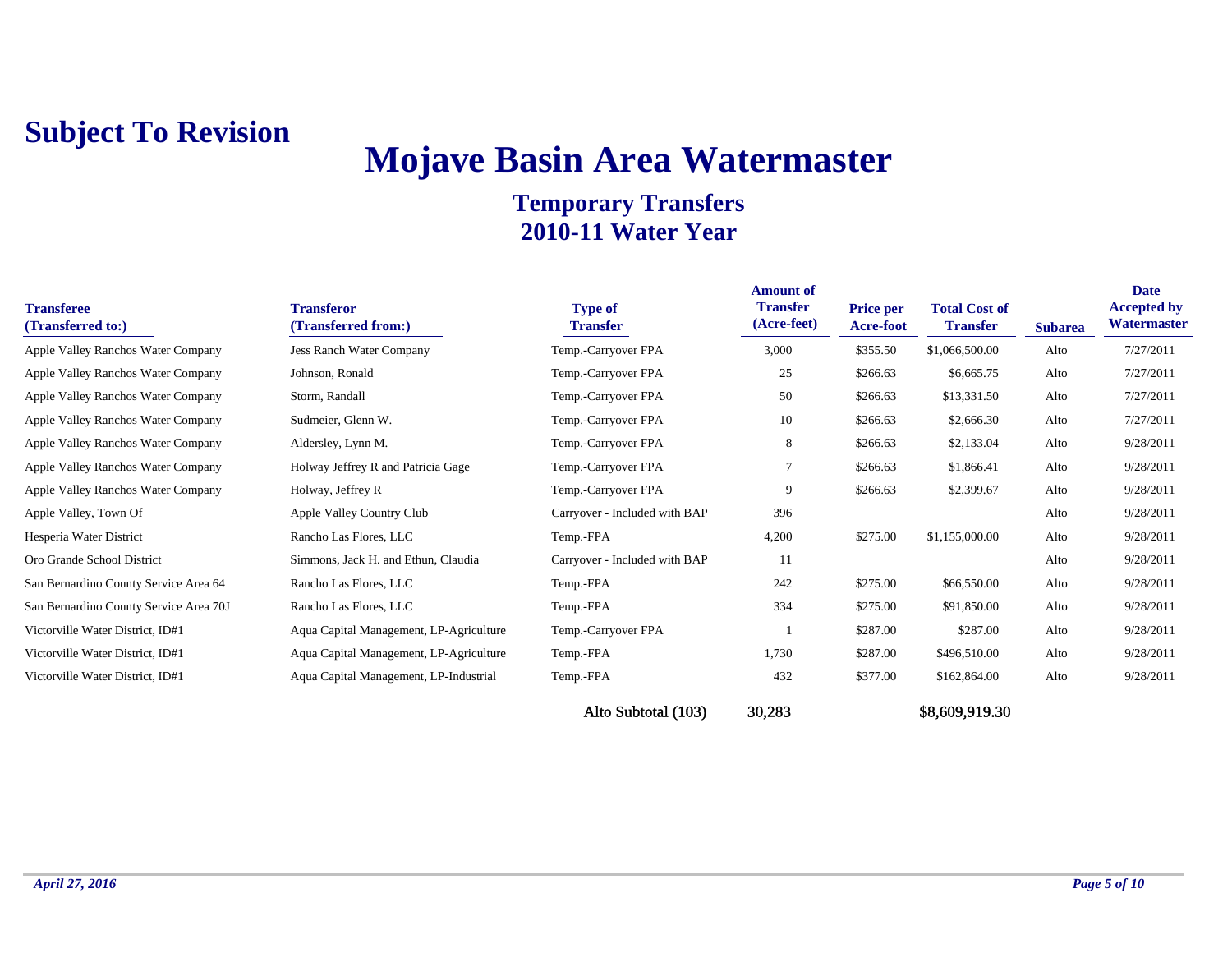# **Mojave Basin Area Watermaster**

| <b>Transferee</b><br>(Transferred to:)     | <b>Transferor</b><br>(Transferred from:)    | <b>Type of</b><br><b>Transfer</b>      | <b>Amount of</b><br><b>Transfer</b><br>(Acre-feet) | Price per<br><b>Acre-foot</b> | <b>Total Cost of</b><br><b>Transfer</b> | <b>Subarea</b> | <b>Date</b><br><b>Accepted by</b><br>Watermaster |
|--------------------------------------------|---------------------------------------------|----------------------------------------|----------------------------------------------------|-------------------------------|-----------------------------------------|----------------|--------------------------------------------------|
| Hanson Aggregates WRP, Inc.                | Aqua Capital Management, LP                 | Temp.-Carryover in Lieu of Replacement | 83                                                 | \$40.00                       | \$3,320.00                              | Baja           | 5/25/2011                                        |
| Irvin, Bertrand W.                         | Jackson, James N. Jr Revocable Living Trust | Temp.-Carryover FPA                    | 30                                                 | \$0.00                        | \$0.00                                  | Baja           | 5/25/2011                                        |
| Lake Jodie Property Owners Association     | Aqua Capital Management, LP                 | Temp.-Carryover in Lieu of Replacement | 52                                                 | \$24.00                       | \$1,248.00                              | Baja           | 5/25/2011                                        |
| Lake Jodie Property Owners Association     | Aqua Capital Management, LP                 | Temp.-Carryover FPA                    | 248                                                | \$24.00                       | \$5,952.00                              | Baja           | 5/25/2011                                        |
| O. F. D. L., Inc.                          | Western Horizon Associates, Inc.            | Temp.-Carryover in Lieu of Replacement | 127                                                | \$27.50                       | \$3,492.50                              | Baja           | 5/25/2011                                        |
| Sundown Lakes, Inc.                        | Western Horizon Associates, Inc.            | Temp.-Carryover in Lieu of Replacement | 108                                                | \$27.50                       | \$2,970.00                              | Baja           | 5/25/2011                                        |
| Van Bastelaar, Alphonse                    | Johnson, James R. and Ellen                 | Temp.-Carryover in Lieu of Replacement | $\overline{4}$                                     | \$0.00                        | \$0.00                                  | Baja           | 5/25/2011                                        |
| Wet Set, Inc.                              | Aqua Capital Management, LP                 | Temp.-Carryover in Lieu of Replacement | 77                                                 | \$22.50                       | \$1,732.50                              | Baja           | 5/25/2011                                        |
| WLSR, Inc.                                 | Western Horizon Associates, Inc.            | Temp.-Carryover in Lieu of Replacement | 46                                                 | \$27.50                       | \$1,265.00                              | Baja           | 5/25/2011                                        |
| <b>Daggett Community Services District</b> | Western Horizon Associates, Inc.            | Temp.-Carryover FPA                    | 51                                                 | \$27.50                       | \$1,402.50                              | Baja           | 7/27/2011                                        |
| <b>Daggett Community Services District</b> | Western Horizon Associates, Inc.            | Temp.-Carryover FPA                    | 77                                                 | \$27.50                       | \$2,117.50                              | Baja           | 7/27/2011                                        |
| De Jong Family Trust                       | Gold, Harold                                | Temp.-Carryover FPA                    | 70                                                 | \$0.00                        | \$0.00                                  | Baja           | 9/28/2011                                        |
| De Jong Family Trust                       | Hass, Pauline L.                            | Temp.-Carryover FPA                    | 24                                                 | \$20.00                       | \$480.00                                | Baja           | 9/28/2011                                        |
| De Jong Family Trust                       | Hass, Pauline L.                            | Temp.-FPA                              | 20                                                 | \$20.00                       | \$400.00                                | Baja           | 9/28/2011                                        |
| De Jong Family Trust                       | Johnson, James R. and Ellen                 | Temp.-Carryover FPA                    | 163                                                | \$0.00                        | \$0.00                                  | Baja           | 9/28/2011                                        |
| Harter, Joe and Sue                        | Morris Trust, Julia V.                      | Temp.-Carryover FPA                    | 206                                                | \$5.00                        | \$1,030.00                              | Baja           | 9/28/2011                                        |
| Sunray Energy, Inc.                        | GenOn Energy, Inc.                          | Temp.-Carryover FPA                    | 250                                                | \$0.00                        | \$0.00                                  | Baja           | 9/28/2011                                        |
| Tsui, Richard                              | <b>Pathfinder Investors</b>                 | Carryover - Included with BAP          | 319                                                |                               |                                         | Baja           | 9/28/2011                                        |
|                                            |                                             | Baia Subtotal (18)                     | 1,955                                              |                               | \$25,410.00                             |                |                                                  |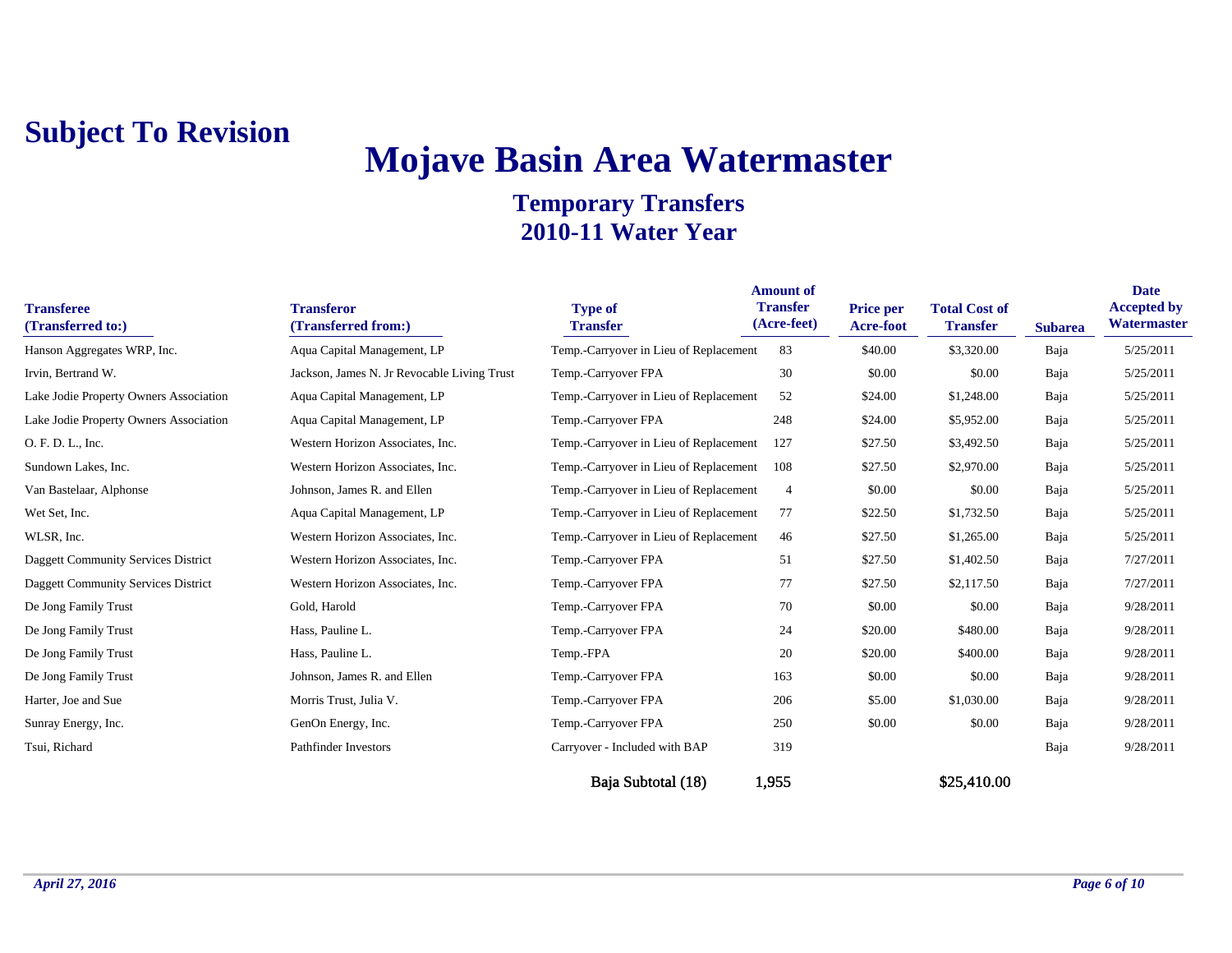# **Mojave Basin Area Watermaster**

| <b>Transferee</b><br>(Transferred to:)         | <b>Transferor</b><br>(Transferred from:)   | <b>Type of</b><br><b>Transfer</b> | <b>Amount of</b><br><b>Transfer</b><br>(Acre-feet) | Price per<br>Acre-foot | <b>Total Cost of</b><br><b>Transfer</b> | <b>Subarea</b> | <b>Date</b><br><b>Accepted by</b><br>Watermaster |
|------------------------------------------------|--------------------------------------------|-----------------------------------|----------------------------------------------------|------------------------|-----------------------------------------|----------------|--------------------------------------------------|
| Adelanto, City Of                              | Adelanto, City Of                          | Temp.-Carryover in Lieu of Makeup | 51                                                 | \$0.00                 | \$0.00                                  | C/A            | 5/25/2011                                        |
| Agcon, Inc.                                    | Frates, D. Cole                            | Temp.-FPA in Lieu of Makeup       | 3                                                  | \$45.00                | \$135.00                                | C/A            | 5/25/2011                                        |
| Apple Valley Foothill County Water District    | Apple Valley Heights County Water District | Temp.-Carryover in Lieu of Makeup | $\overline{2}$                                     | \$70.00                | \$140.00                                | C/A            | 5/25/2011                                        |
| Apple Valley Heights County Water District     | Apple Valley Heights County Water District | Temp.-Carryover in Lieu of Makeup | $\overline{2}$                                     | \$0.00                 | \$0.00                                  | C/A            | 5/25/2011                                        |
| Apple Valley Ranchos Water Company             | Hill Family Trust and Hill's Ranch, Inc.   | Temp.-Carryover in Lieu of Makeup | 236                                                | \$50.00                | \$11,800.00                             | C/A            | 5/25/2011                                        |
| Apple Valley View Mutual Water Company         | Apple Valley Heights County Water District | Temp.-Carryover in Lieu of Makeup |                                                    | \$70.00                | \$70.00                                 | C/A            | 5/25/2011                                        |
| Apple Valley, Town Of                          | Aqua Capital Management, LP                | Temp.-FPA in Lieu of Makeup       | 2                                                  | \$50.00                | \$100.00                                | C/A            | 5/25/2011                                        |
| Golden State Water Company                     | Golden State Water Company                 | Temp.-Carryover in Lieu of Makeup | 11                                                 | \$40.00                | \$440.00                                | C/A            | 5/25/2011                                        |
| Helendale Community Services District          | Dorrance, David W. and Tamela L.           | Temp.-FPA in Lieu of Makeup       | 16                                                 | \$35.00                | \$560.00                                | C/A            | 5/25/2011                                        |
| Helendale Community Services District          | Dorrance, David W. and Tamela L.           | Temp.-Carryover in Lieu of Makeup | 3                                                  | \$35.00                | \$105.00                                | C/A            | 5/25/2011                                        |
| Helendale Community Services District          | Helendale Community Services District      | Temp.-FPA in Lieu of Makeup       | 16                                                 | \$0.00                 | \$0.00                                  | C/A            | 5/25/2011                                        |
| Hesperia Water District                        | Contratto, Ersula                          | Temp.-Carryover in Lieu of Makeup | 28                                                 | \$50.00                | \$1,400.00                              | C/A            | 5/25/2011                                        |
| Hesperia Water District                        | Jordan Family Trust                        | Temp.-Carryover in Lieu of Makeup | 100                                                | \$50.00                | \$5,000.00                              | C/A            | 5/25/2011                                        |
| Hesperia Water District                        | Kim, Jin S. and Hyun H.                    | Temp.-Carryover in Lieu of Makeup | 32                                                 | \$50.00                | \$1,600.00                              | C/A            | 5/25/2011                                        |
| Hesperia, City of                              | Kim, Jin S. and Hyun H.                    | Temp.-Carryover in Lieu of Makeup | 8                                                  | \$50.00                | \$400.00                                | C/A            | 5/25/2011                                        |
| Johnson, Carlean                               | Aqua Capital Management, LP                | Temp.-FPA in Lieu of Makeup       |                                                    | \$50.00                | \$50.00                                 | C/A            | 5/25/2011                                        |
| Kemper Campbell Ranch                          | Frates, D. Cole                            | Temp.-FPA in Lieu of Makeup       | 3                                                  | \$55.00                | \$165.00                                | C/A            | 5/25/2011                                        |
| Luckey, Manley J.                              | Aqua Capital Management, LP                | Temp.-FPA in Lieu of Makeup       | 4                                                  | \$50.00                | \$200.00                                | C/A            | 5/25/2011                                        |
| Mariana Ranchos County Water District          | Soppeland, Wayne                           | Temp.-Carryover in Lieu of Makeup | 3                                                  | \$50.00                | \$150.00                                | C/A            | 5/25/2011                                        |
| Navajo Mutual Water Company                    | Soppeland, Wayne                           | Temp.-Carryover in Lieu of Makeup |                                                    | \$50.00                | \$50.00                                 | C/A            | 5/25/2011                                        |
| Phelan Piñon Hills Community Services District | Aqua Capital Management, LP                | Temp.-FPA in Lieu of Makeup       | $\overline{4}$                                     | \$50.00                | \$200.00                                | C/A            | 5/25/2011                                        |
| Rancheritos Mutual Water Company               | Aqua Capital Management, LP                | Temp.-FPA in Lieu of Makeup       | 2                                                  | \$50.00                | \$100.00                                | C/A            | 5/25/2011                                        |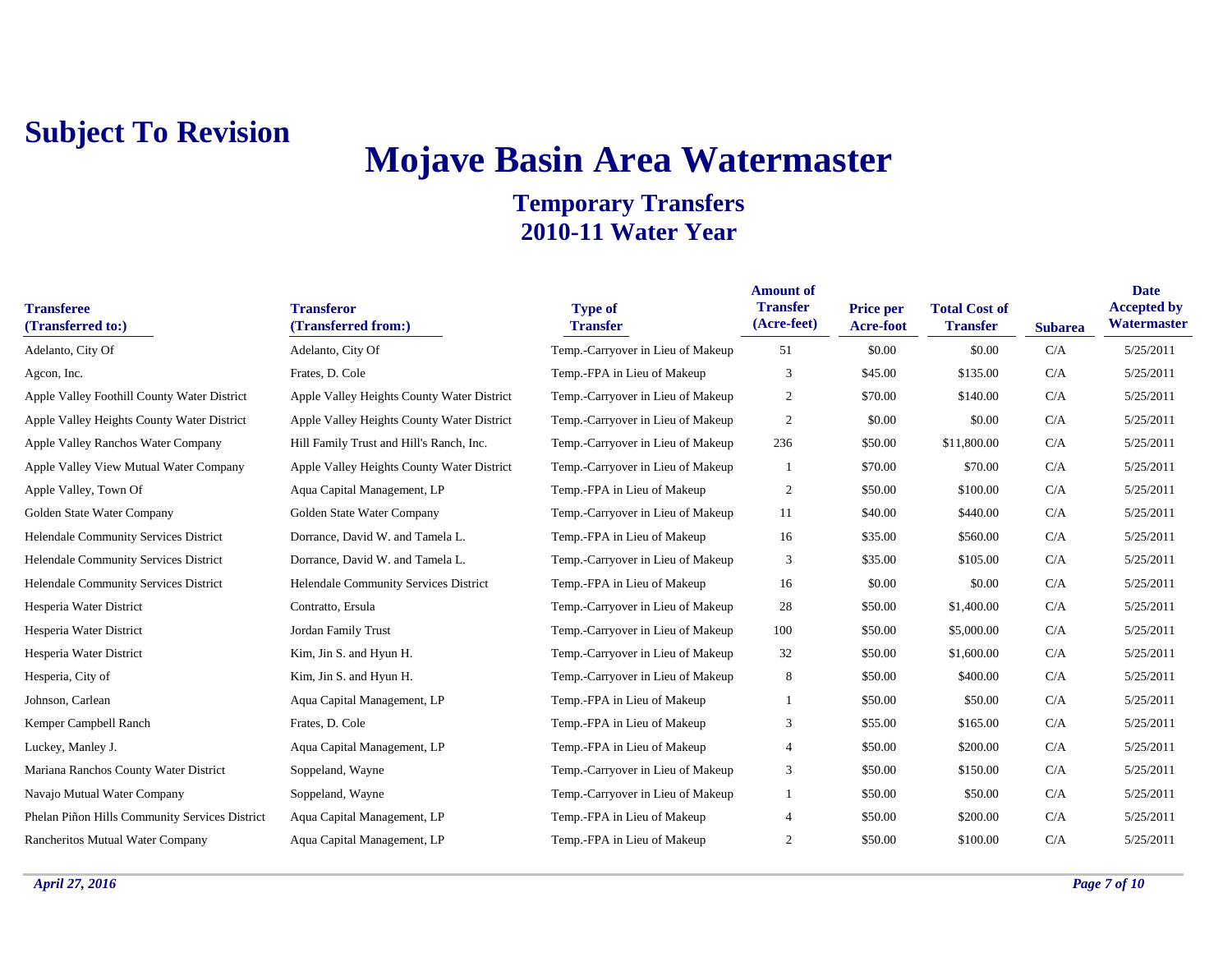## **Mojave Basin Area Watermaster**

| <b>Transferee</b><br>(Transferred to:)      | <b>Transferor</b><br>(Transferred from:)   | <b>Type of</b><br><b>Transfer</b> | <b>Amount of</b><br><b>Transfer</b><br>(Acre-feet) | <b>Price per</b><br><b>Acre-foot</b> | <b>Total Cost of</b><br><b>Transfer</b> | <b>Subarea</b> | <b>Date</b><br><b>Accepted by</b><br>Watermaster |
|---------------------------------------------|--------------------------------------------|-----------------------------------|----------------------------------------------------|--------------------------------------|-----------------------------------------|----------------|--------------------------------------------------|
| Riverside Cement Company - Agriculture      | Frates, D. Cole                            | Temp.-Carryover in Lieu of Makeup | 3                                                  | \$40.00                              | \$120.00                                | C/A            | 5/25/2011                                        |
| Riverside Cement Company - Oro Grande Plant | Frates, D. Cole                            | Temp.-Carryover in Lieu of Makeup | 8                                                  | \$40.00                              | \$320.00                                | C/A            | 5/25/2011                                        |
| San Bernardino County Service Area 42       | <b>Brommer Family Trust</b>                | Temp.-Carryover in Lieu of Makeup | 2                                                  | \$50.00                              | \$100.00                                | C/A            | 5/25/2011                                        |
| San Bernardino County Service Area 64       | <b>Brommer Family Trust</b>                | Temp.-Carryover in Lieu of Makeup | 45                                                 | \$50.00                              | \$2,250.00                              | C/A            | 5/25/2011                                        |
| San Bernardino County Service Area 70J      | <b>Brommer Family Trust</b>                | Temp.-Carryover in Lieu of Makeup | 12                                                 | \$50.00                              | \$600.00                                | C/A            | 5/25/2011                                        |
| <b>Silver Lakes Association</b>             | Soppeland, Wayne                           | Temp.-Carryover in Lieu of Makeup | 59                                                 | \$49.50                              | \$2,920.50                              | C/A            | 5/25/2011                                        |
| Spring Valley Lake Association              | Aqua Capital Management, LP                | Temp.-FPA in Lieu of Makeup       | 36                                                 | \$50.00                              | \$1,800.00                              | C/A            | 5/25/2011                                        |
| Spring Valley Lake Country Club             | Werner, Andrew J.                          | Temp.-FPA in Lieu of Makeup       | 15                                                 | \$40.00                              | \$600.00                                | C/A            | 5/25/2011                                        |
| Thrasher, Gary                              | Aqua Capital Management, LP                | Temp.-FPA in Lieu of Makeup       |                                                    | \$50.00                              | \$50.00                                 | C/A            | 5/25/2011                                        |
| Thunderbird County Water District           | Apple Valley Heights County Water District | Temp.-Carryover in Lieu of Makeup | 2                                                  | \$70.00                              | \$140.00                                | C/A            | 5/25/2011                                        |
| Victorville Water District, ID#1            | Victorville Water District, ID#1           | Temp.-Carryover in Lieu of Makeup | 308                                                | \$0.00                               | \$0.00                                  | C/A            | 5/25/2011                                        |
| Victorville Water District, ID#2            | Victorville Water District, ID#1           | Temp.-Carryover in Lieu of Makeup | 35                                                 | \$0.00                               | \$0.00                                  | C/A            | 5/25/2011                                        |
| Westland Industries, Inc.                   | <b>Brommer Family Trust</b>                | Temp.-Carryover in Lieu of Makeup |                                                    | \$60.00                              | \$60.00                                 | C/A            | 5/25/2011                                        |
|                                             |                                            | C/A Subtotal (35)                 | 1,056                                              |                                      | \$31,625.50                             |                |                                                  |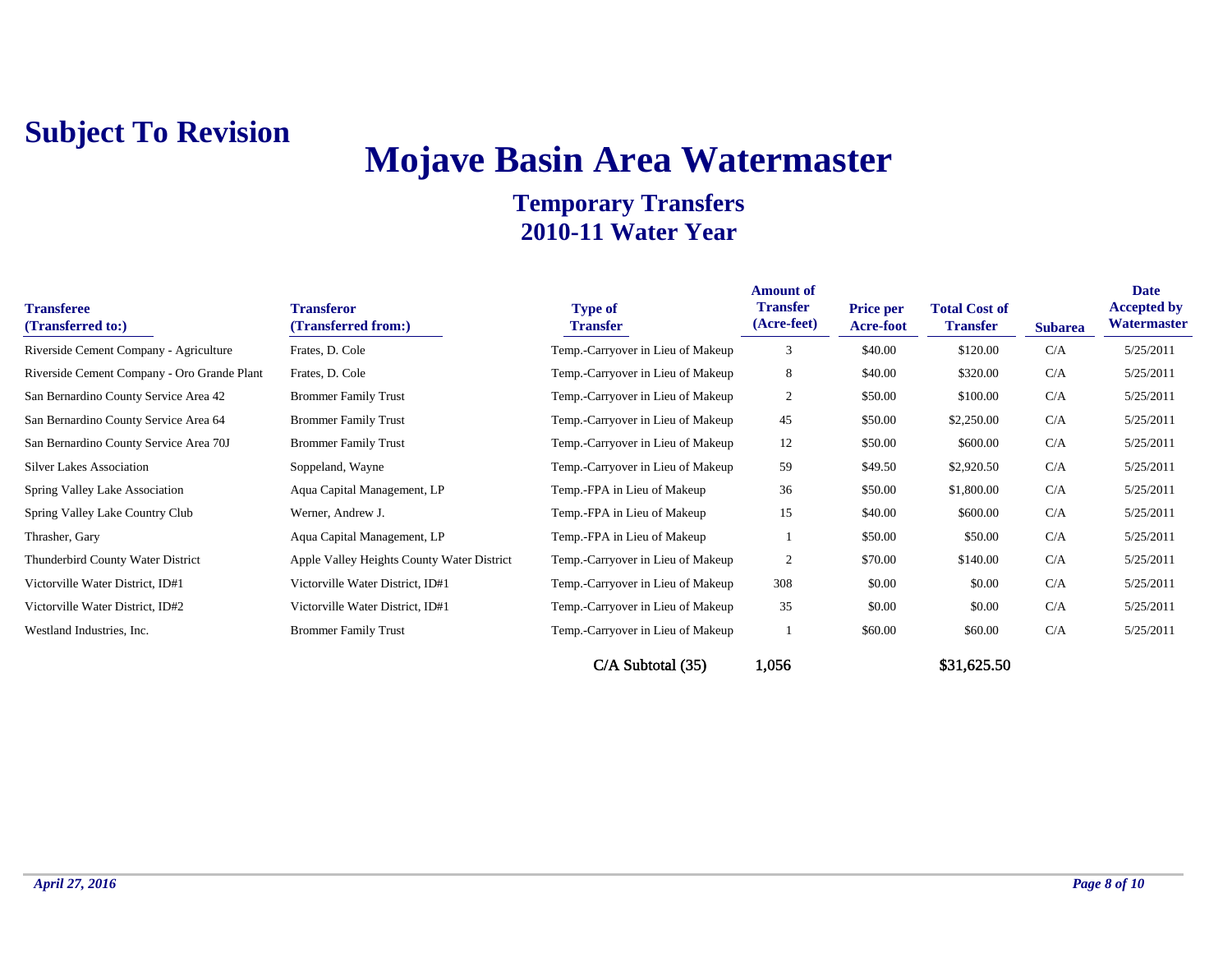## **Mojave Basin Area Watermaster**

| <b>Transferee</b><br>(Transferred to:)                                              | <b>Transferor</b><br>(Transferred from:) | <b>Type of</b><br><b>Transfer</b>      | <b>Amount of</b><br><b>Transfer</b><br>(Acre-feet) | <b>Price per</b><br>Acre-foot | <b>Total Cost of</b><br><b>Transfer</b> | <b>Subarea</b> | <b>Date</b><br><b>Accepted by</b><br>Watermaster |
|-------------------------------------------------------------------------------------|------------------------------------------|----------------------------------------|----------------------------------------------------|-------------------------------|-----------------------------------------|----------------|--------------------------------------------------|
| <b>Bar-Len Mutual Water Company</b>                                                 | Soppeland, Wayne                         | Temp.-Carryover in Lieu of Replacement | 9                                                  | \$55.00                       | \$495.00                                | Centro         | 5/25/2011                                        |
| <b>Barstow Community Developers, LLC</b>                                            | Soppeland, Wayne                         | Temp.-Carryover in Lieu of Replacement |                                                    | \$55.00                       | \$55.00                                 | Centro         | 5/25/2011                                        |
| Federal National Mortgage Association - Fannie MaeGrieder, Raymond H. and Dorisanne |                                          | Carryover - Included with BAP          | 24                                                 |                               |                                         | Centro         | 7/27/2011                                        |
| Mojave Solar, LLC                                                                   | Abengoa Solar, Inc.                      | Carryover - Included with BAP          | 8,383                                              |                               |                                         | Centro         | 7/27/2011                                        |
| Huerta, Hector                                                                      | Golden State Water Company               | Temp.-Carryover FPA                    | 300                                                | \$5.00                        | \$1,500.00                              | Centro         | 9/28/2011                                        |
| Huerta, Hector                                                                      | Ykema Trust                              | Carryover - Included with BAP          | 175                                                |                               |                                         | Centro         | 9/28/2011                                        |
| Vernola Trust, Pat and Mary Ann                                                     | Golden State Water Company               | Temp.-Carryover FPA                    | 1,700                                              | \$5.00                        | \$8,500.00                              | Centro         | 9/28/2011                                        |
| Ykema Trust                                                                         | Soppeland, Wayne                         | Temp.-Carryover FPA                    | 285                                                | \$0.00                        | \$0.00                                  | Centro         | 9/28/2011                                        |
|                                                                                     |                                          | Centro Subtotal (8)                    | 10,877                                             |                               | \$10,550.00                             |                |                                                  |
| Desert Dawn Mutual Water Company                                                    | Gabrych, Eugene                          | Temp.-Carryover FPA                    | 10                                                 | \$40.00                       | \$400.00                                | Este           | 5/25/2011                                        |
| Juniper Riviera County Water District                                               | Gabrych, Eugene                          | Temp.-Carryover FPA                    | 29                                                 | \$40.00                       | \$1,160.00                              | Este           | 5/25/2011                                        |
| Juniper Riviera County Water District                                               | Gabrych, Eugene                          | Temp.-Carryover in Lieu of Replacement | $\tau$                                             | \$40.00                       | \$280.00                                | Este           | 5/25/2011                                        |
| Robertson's Ready Mix                                                               | Mitsubishi Cement Corporation            | Temp.-Carryover in Lieu of Replacement | 73                                                 | \$75.00                       | \$5,475.00                              | Este           | 5/25/2011                                        |
| San Bernardino County Service Area 29                                               | Club View Partners                       | Temp.-Carryover in Lieu of Replacement | 28                                                 | \$0.00                        | \$0.00                                  | Este           | 5/25/2011                                        |
| Weiser, Sidney and Raquel                                                           | Gabrych, Eugene                          | Temp.-Carryover FPA                    | 40                                                 | \$40.00                       | \$1,600.00                              | Este           | 5/25/2011                                        |
|                                                                                     |                                          | Este Subtotal (6)                      | 187                                                |                               | \$8,915.00                              |                |                                                  |
| Phelan Piñon Hills Community Services District                                      | Aerochem, Inc.                           | Temp.-Carryover FPA                    | 518                                                | \$95.00                       | \$49,210.00                             | Oeste          | 5/25/2011                                        |
| Phelan Piñon Hills Community Services District                                      | Aqua Capital Management, LP              | Temp.-FPA                              | 744                                                | \$130.00                      | \$96,720.00                             | Oeste          | 5/25/2011                                        |
|                                                                                     |                                          | Oeste Subtotal (2)                     | 1,262                                              |                               | \$145,930.00                            |                |                                                  |